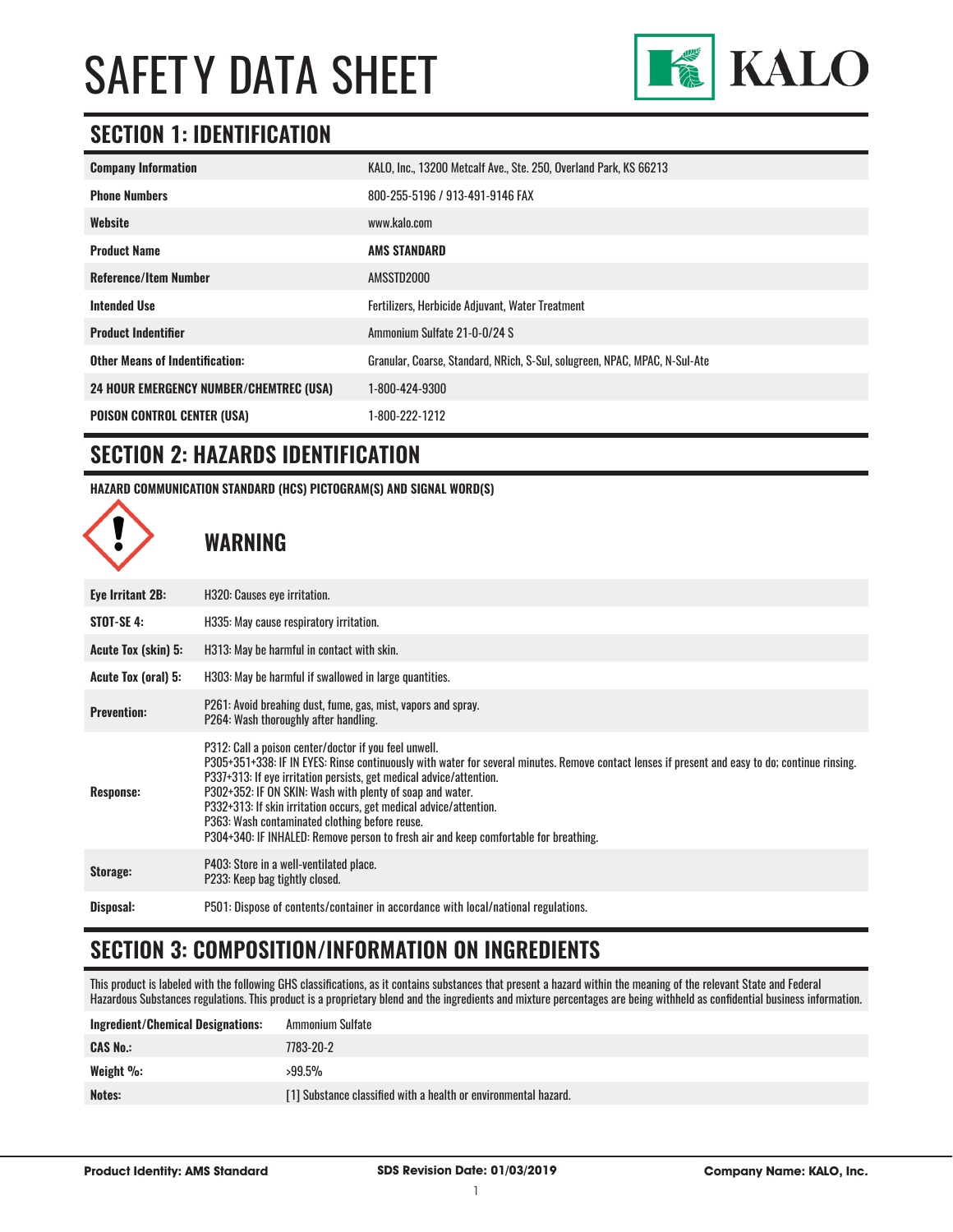

#### **SECTION 4: FIRST AID MEASURES**

#### **[DESCRIPTIONS]**

| General:            | In all cases of doubt, or when symptoms persist, seek medical attention. Never give anything by mouth to an unconscious person.                                                                                                         |  |
|---------------------|-----------------------------------------------------------------------------------------------------------------------------------------------------------------------------------------------------------------------------------------|--|
| <b>Inhalation:</b>  | Remove to fresh air. Keep patient warm and at rest. If breathing is irregular or stopped, give artificial respiration. If unconscious, place in the recovery<br>position and obtain immediate medical attention. Give nothing by mouth. |  |
| Eyes:               | Irrigate copiously with clean fresh water for at least 10 minutes, holding the eyelids apart and seek medical attention.                                                                                                                |  |
| Skin:               | Remove contaminated clothing. Wash skin thoroughly with soap and water or use a recognized skin cleanser. Do NOT use solvents or thinners.                                                                                              |  |
| Ingestion:          | If accidentally swallowed, obtain immediate medical attention. Keep at rest. Do NOT induce vomiting.                                                                                                                                    |  |
|                     | [MOST IMPORTANT SYMPTOMS AND EFFECTS, BOTH ACUTE AND DELAYED]                                                                                                                                                                           |  |
| Overview:           | No adverse symptoms or effects anticipated under normal handling conditions. See Section 2 for further details.                                                                                                                         |  |
| Eyes:               | <b>Causes eye irritation.</b>                                                                                                                                                                                                           |  |
| Skin:               | May be harmful in contact with skin.                                                                                                                                                                                                    |  |
| <b>Respiratory:</b> | May cause respiratory irritation.                                                                                                                                                                                                       |  |
| Ingestion:          | May be harmful if swallowed in large quantities.                                                                                                                                                                                        |  |

### **SECTION 5: FIREFIGHTING MEASURES**

| <b>Extinguishing Media:</b>     | Carbon dioxide, water spray, foam, dry powder, sand.                                                                                                                                                                                                                                                                                                   |
|---------------------------------|--------------------------------------------------------------------------------------------------------------------------------------------------------------------------------------------------------------------------------------------------------------------------------------------------------------------------------------------------------|
| <b>Special Hazards:</b>         | Ammonia can be emitted at 235°C.                                                                                                                                                                                                                                                                                                                       |
| <b>Advice For Firefighters:</b> | Evacuate area. Prevent contamination from run-off of adjacent areas, streams, drinking water and sewers. Do not flush down sewers or other<br>drainage systems. Exposed firefighters must wear standard protective equipment and in enclosed areas self-contained breathing apparatus.<br>Use water-spray to cool fire-exposed surfaces and personnel. |

# **SECTION 6: ACCIDENTAL RELEASE MEASURES**

| <b>Precautions/Procedures:</b>                                         | Keep all sources of ignition away from spill/release. In case of a major spill or spillage in a confined space evacuate the area and<br>check vapor levels. Do not get into eyes, on skin or onto clothing Take appropriate protective measures (see Section 8).                                                                                                                                                                                                                                                                                                                                                                                                                                                    |
|------------------------------------------------------------------------|---------------------------------------------------------------------------------------------------------------------------------------------------------------------------------------------------------------------------------------------------------------------------------------------------------------------------------------------------------------------------------------------------------------------------------------------------------------------------------------------------------------------------------------------------------------------------------------------------------------------------------------------------------------------------------------------------------------------|
| <b>Environmental Precautions:</b>                                      | Do not discharge into drains, surface waters or ground water. Retain and dispose of contaminated wash water.                                                                                                                                                                                                                                                                                                                                                                                                                                                                                                                                                                                                        |
| <b>Methods and Material For</b><br><b>Containment and Cleaning Up:</b> | Sweep/shovel up. Rinse away with water.Ventilate the area and avoid breathing vapors. Take the personal protective measures listed<br>in Section 8. Contain and absorb spillage with non-combustible materials (e.g. sand/earth/vermiculite). Place in closed containers<br>outside buildings and dispose of according to the Waste Regulations (see Section 13). Clean, preferably with a detergent. Do not use<br>solvents. Do not allow spills to enter drains or water courses. If drains, sewers, streams or lakes are contaminated, inform the local<br>water company immediately. In the case of contamination of rivers, streams, or lakes, the Environmental Protection Agency should<br>also he informed. |

#### **SECTION 7: HANDLING AND STORAGE**

| <b>Precautions For Safe Handling:</b> | Protect against moisture. The substance/product may cake under the influence of moisture. Do not get in eyes, on skin, or on<br>clothing. Do not breathe vapors or mists. Keep bag closed. Use only with adequate ventilation. Use good personal hygiene practices.<br>Wash hands before eating, drinking, smoking. Remove contaminated clothing and wash before reuse. Destroy contaminated belts<br>and shoes and other items that cannot be decontaminated. Have eyewash accessible to use in handling area. See Section 2 for<br>further details. |
|---------------------------------------|-------------------------------------------------------------------------------------------------------------------------------------------------------------------------------------------------------------------------------------------------------------------------------------------------------------------------------------------------------------------------------------------------------------------------------------------------------------------------------------------------------------------------------------------------------|
| <b>Conditions For Safe Storage:</b>   | Store in tightly closed bags in dry, well-ventilated area, away from excessive heat and incompatibles.<br>See Section 2 for further details.                                                                                                                                                                                                                                                                                                                                                                                                          |
| <b>Incompatible Materials:</b>        | Alkaline reactive substances. Nitrites.                                                                                                                                                                                                                                                                                                                                                                                                                                                                                                               |
| <b>Specific End Use(s):</b>           | See technical data sheet.                                                                                                                                                                                                                                                                                                                                                                                                                                                                                                                             |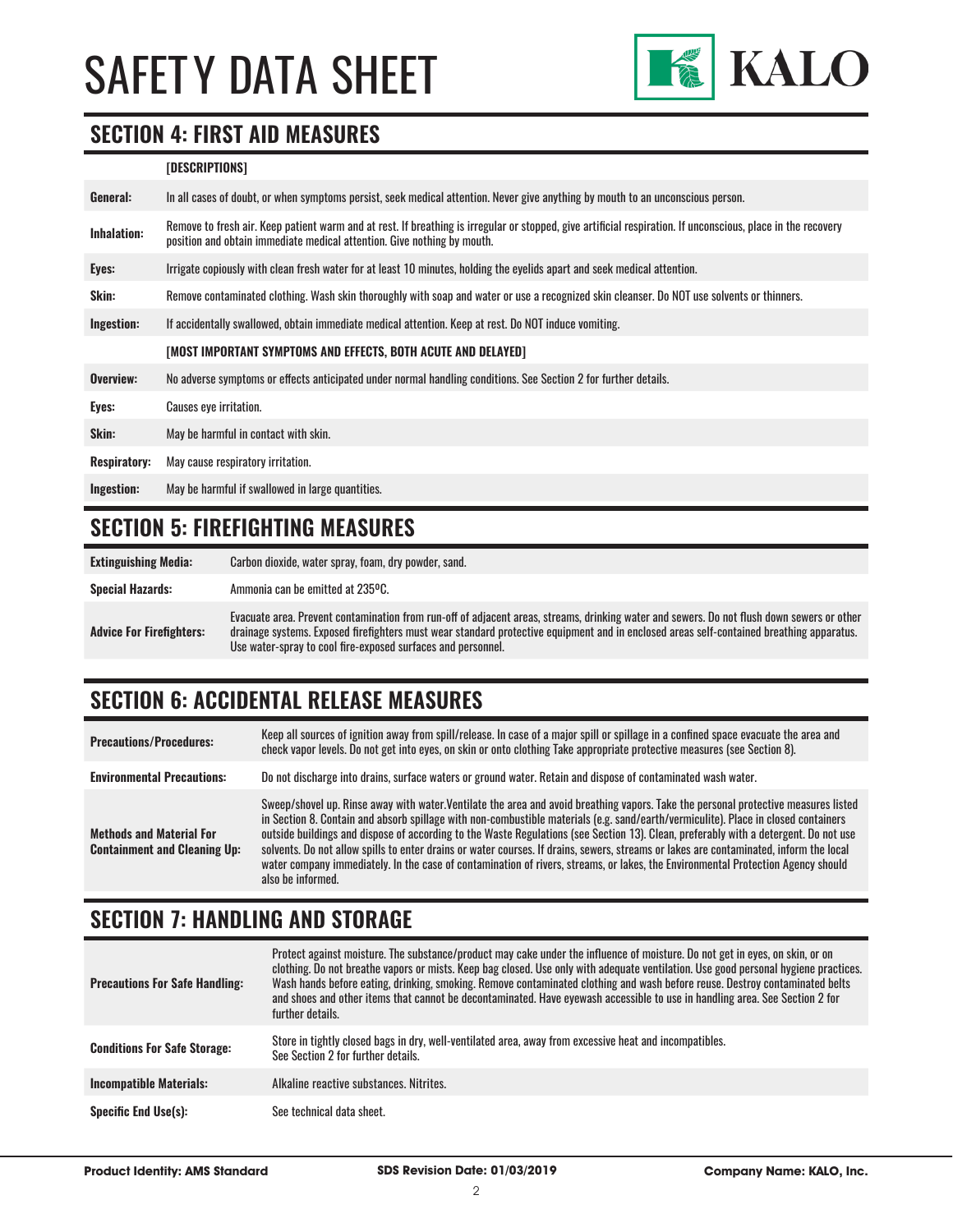

#### **SECTION 8: EXPOSURE CONTROLS/PERSONAL PROTECTION**

| <b>Exposure Data:</b>        | This product contains no ingredients (at greater than 0.1%) with established limits for exposure under OSHA, ACGIH and/or NIOSH.                                                                                                                                                                                                       |
|------------------------------|----------------------------------------------------------------------------------------------------------------------------------------------------------------------------------------------------------------------------------------------------------------------------------------------------------------------------------------|
| <b>Carcinogen Data:</b>      | This product contains no ingredients (at greater than 0.1%) that are suspected of being or known to be a carcinogen under OSHA, NTP or IARC.                                                                                                                                                                                           |
|                              | [PERSONAL PROTECTIVE EQUIPMENT]                                                                                                                                                                                                                                                                                                        |
| <b>Respiratory:</b>          | If workers are exposed to concentrations above the exposure limit, they must use the appropriate certified respirators.                                                                                                                                                                                                                |
| Eyes:                        | Wear safety eyewear with shields (e.g. safety spectacles/goggles/visors) to protect against the splash of liquids.                                                                                                                                                                                                                     |
| Skin:                        | Overalls, which cover the body, arms, and legs, should be worn. Skin should not be exposed. Wear chemical resistant protective gloves, e.g.:<br>nitrile rubber (0.4mm), chloroprene rubber (0.5mm), polyvinylchloride (0.7mm). All parts of the body should be washed after contact.                                                   |
| <b>Engineering Controls:</b> | Provide adequate ventilation. Where reasonably practicable, this should be achieved by the use of local exhaust ventilation and good general<br>extraction. If these are not sufficient to maintain concentrations of particulates, and any vapor below occupational exposure limits, suitable<br>respiratory protection must be worn. |
| <b>Other Work Practices:</b> | Do not eat, drink or smoke during use.                                                                                                                                                                                                                                                                                                 |

# **SECTION 9: PHYSICAL AND CHEMICAL PROPERTIES**

| Appearance:                                       | White to Yellowish Tint Crystals                                                                                                            |
|---------------------------------------------------|---------------------------------------------------------------------------------------------------------------------------------------------|
| Odor:                                             | <b>Odorless</b>                                                                                                                             |
| <b>Odor Threshold:</b>                            | <b>Not Measured</b>                                                                                                                         |
| pH (100g/l, 20°C):                                | Approximately 5.1                                                                                                                           |
| <b>Specific Gravity:</b>                          | <b>Not Measured</b>                                                                                                                         |
| <b>Flashpoint:</b>                                | <b>Not Combustible</b>                                                                                                                      |
| <b>Solubility in Water:</b>                       | 764 g/l @ 20°C<br>843 g/l @ 50°C                                                                                                            |
| Viscosity (cSt):                                  | Not Applicable                                                                                                                              |
| <b>Vapor Pressure (Pa):</b>                       | $0.0000001$ hPa @ 25°C (measured)                                                                                                           |
| Density:                                          | 1.766 $g/cm^3$ @25°C                                                                                                                        |
| <b>Relative Density:</b>                          | 1.77 @25°C (1,013 hPa) (other)                                                                                                              |
| <b>Bulk Density:</b>                              | 1,000 kg/m <sup>3</sup> @ 20 <sup>o</sup> C                                                                                                 |
| <b>Vapor Density:</b>                             | Not Applicable. Product is a non-volatile solid.                                                                                            |
| <b>Melting/Freezing Points:</b>                   | Approximately 305°C. This product decomposes.                                                                                               |
| Initial Boiling Point/Range (°F/°C):              | <b>No Determined</b>                                                                                                                        |
| <b>Flammability (Solid, Gas):</b>                 | Not Flammable. Does not form flammable aerosols.                                                                                            |
| <b>Decomposition Temperature:</b>                 | >25°C. Do not overheat.                                                                                                                     |
| <b>Auto-Ignition Temperature:</b>                 | Not self-igniting.                                                                                                                          |
| Partition Co-Efficient n-octanol/water (Log Pow): | Not Applicable                                                                                                                              |
| <b>Evaporation Rate (Ether=1):</b>                | Not Applicable                                                                                                                              |
| <b>Particle Size Diameter:</b>                    | Coarse/S-Sul/Solugreen: >0.9-1.3mm<br>N-Sul-Ate: >0.9-1.3mm<br>Granular/N-Rich: >2mm<br>$MPAC: >1.5$ mm<br>NPAC: >3.5mm<br>Standard: <0.9mm |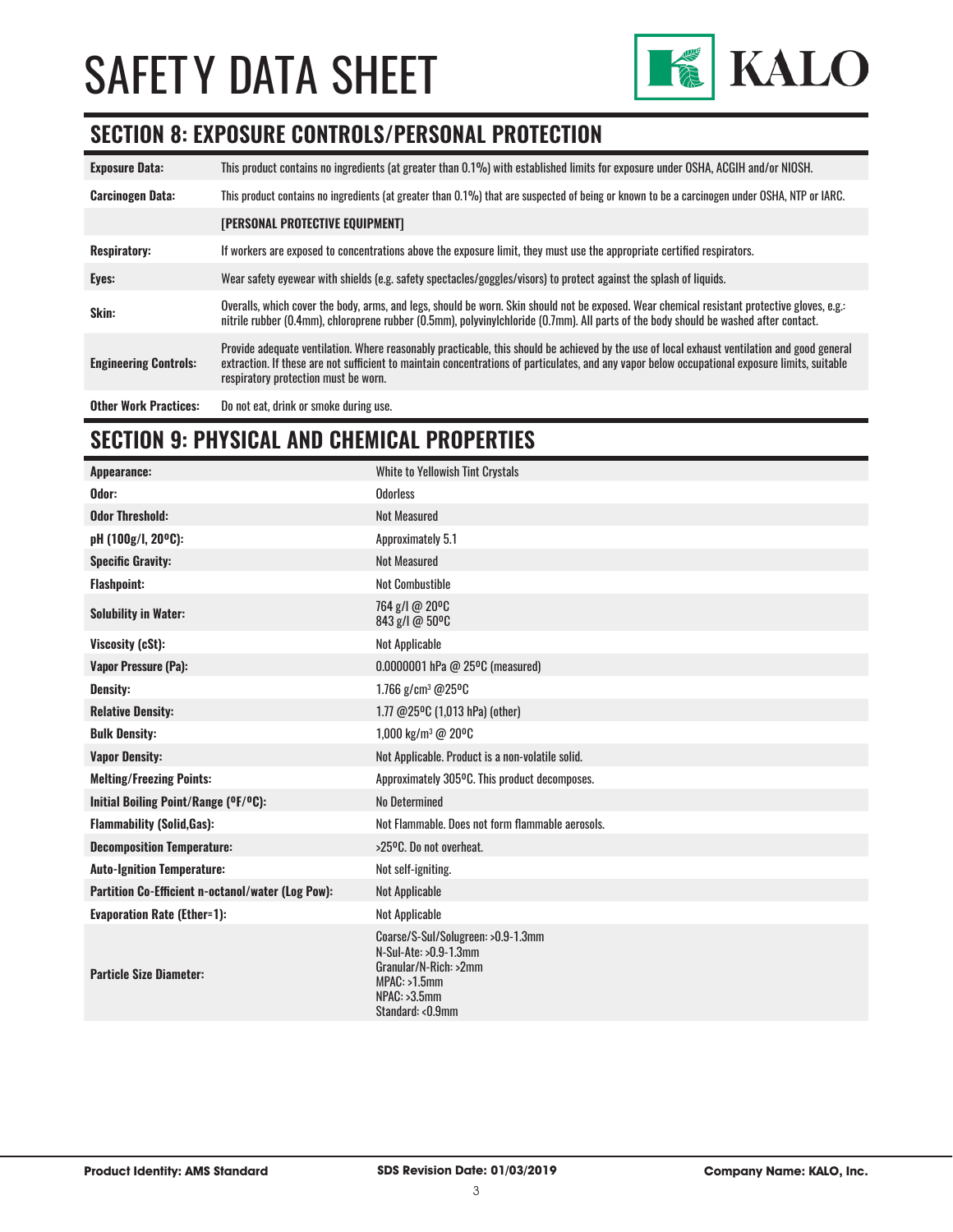

# **SECTION 10: STABILITY AND REACTIVITY**

| <b>Reactivity:</b>                       | No hazardous reactions if stored and handled as prescribed/indicated.               |
|------------------------------------------|-------------------------------------------------------------------------------------|
| <b>Chemical Stability:</b>               | Stable if stored and handled as prescribed/indicated.                               |
| <b>Hazardous Reactions:</b>              | Evolution of ammonia under influence of alkalies. Reacts with alkalis and nitrites. |
| <b>Conditions To Avoid:</b>              | Protect from atmospheric humidity.                                                  |
| <b>Incompatible Materials:</b>           | Alkaline reactive substances. Nitrites.                                             |
| <b>Hazardous Decomposition Products:</b> | Ammonia                                                                             |

### **SECTION 11: TOXICOLOGICAL INFORMATION**

|                                                                   | [ACUTE TOXICITY ESTIMATE]                        |                          |
|-------------------------------------------------------------------|--------------------------------------------------|--------------------------|
| <b>Ingredients:</b>                                               | Ammonia Sulfate (7783-20-2)                      |                          |
| Oral LD50mg/kg:                                                   | 4,250 mg/kg (rat)/Category: NA                   |                          |
| Skin LD50mg/kg:                                                   | >2,000 mg/kg (rat)/Category: NA                  |                          |
| Inhalation Vapor LC50mg/L/4hr:                                    | No Data Available                                |                          |
| Inhalation Dust/Mist LC50mg/L/4hr:                                | No Data Available                                |                          |
| <b>ITEM</b>                                                       | <b>HAZARD</b>                                    | <b>CATEGORY</b>          |
| <b>Acute Toxicity (mouth):</b>                                    | May be harmful if swallowed in large quantities. | 5                        |
| <b>Acute Toxicity (skin):</b>                                     | May be harmful in contact with skin.             | 5                        |
| <b>Acute Toxicity (inhalation):</b>                               | Not Applicable                                   | $\overline{\phantom{a}}$ |
| <b>Skin Corrosion/Irritation:</b>                                 | Not Applicable                                   | --                       |
| <b>Eye Damage/Irritation:</b>                                     | <b>Causes eye irritation.</b>                    | 2B                       |
| <b>Sensitization (respiratory):</b>                               | Not Applicable                                   | $\overline{\phantom{a}}$ |
| Sensitization (skin):                                             | Not Applicable                                   | $\overline{\phantom{a}}$ |
| <b>Germ Toxicity:</b>                                             | Not Applicable                                   | $\qquad \qquad -$        |
| <b>Carcinogenicity:</b>                                           | Not Applicable                                   | $-$                      |
| <b>Reproductive Toxicity:</b>                                     | Not Applicable                                   | $\qquad \qquad -$        |
| Specific Target Organ Systemic Toxicity-Single Exposure:          | May cause respiratory irritation.                | 4                        |
| <b>Specific Target Organ Systemic Toxicity-Repeated Exposure:</b> | Not Applicable                                   | $\qquad \qquad -$        |
| <b>Aspiration Hazard:</b>                                         | <b>Not Applicable</b>                            | $-$                      |

### **SECTION 12: ECOLOGICAL INFORMATION**

| <b>Toxicity:</b>                       | No additional information provided for this product.                                                                                                                      |
|----------------------------------------|---------------------------------------------------------------------------------------------------------------------------------------------------------------------------|
| <b>Persistence and Degradability:</b>  | Inorganic product which cannot be eliminated from water by biological purification processes. Can be oxidized to nitrate, or be<br>reduced to nitrogen by microorganisms. |
| <b>Bioaccumulative Potential:</b>      | Not to be expected.                                                                                                                                                       |
| <b>Mobility In Soil:</b>               | Adsorption to solid soil phase is expected from ammonium. Sulfate soil adsorption will not occur.                                                                         |
| <b>Results of PBT and vPvB Assess:</b> | This product contains no PBT/vPvB chemicals.                                                                                                                              |
| <b>Other Adverse Effects:</b>          | No data available.                                                                                                                                                        |